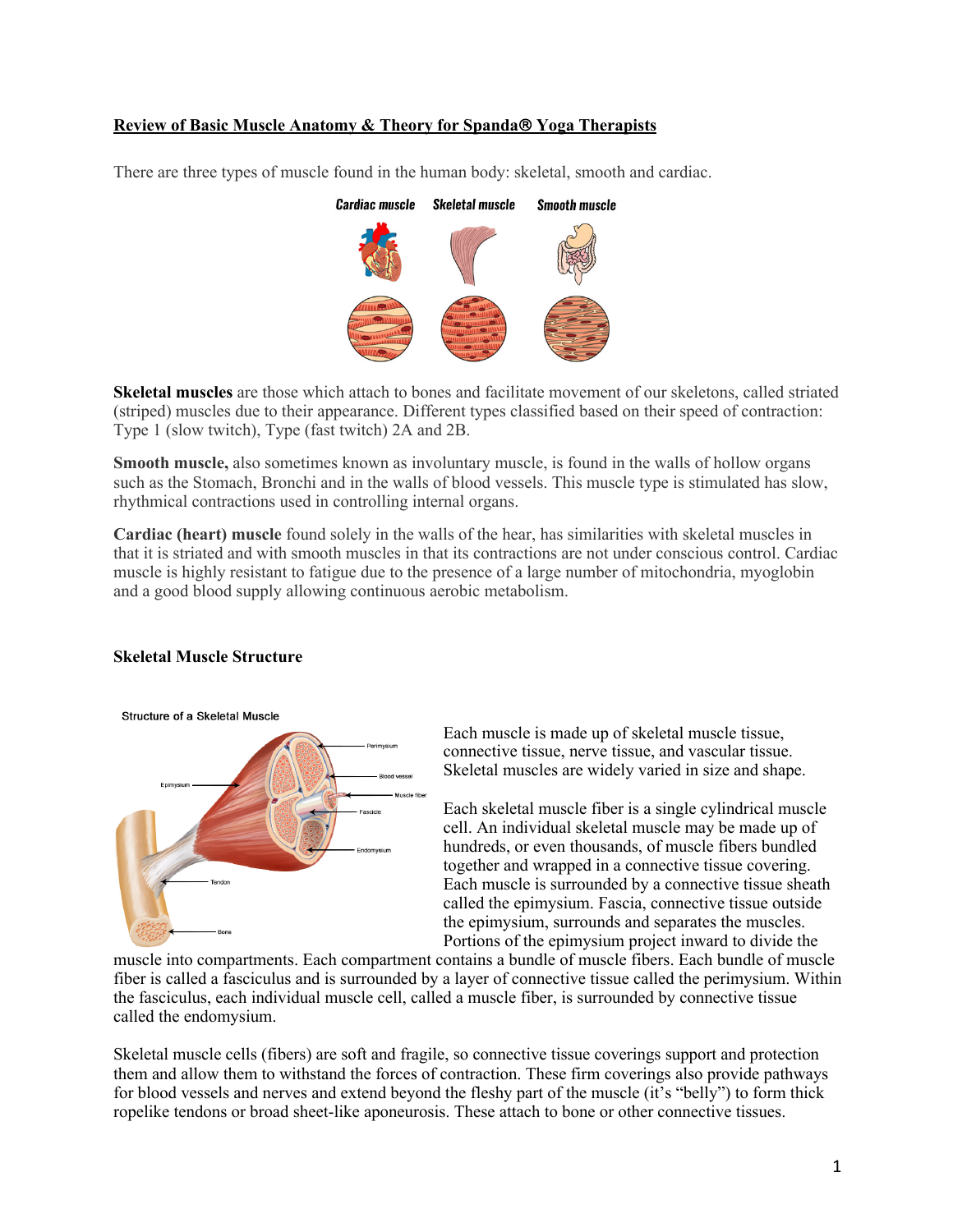

Myofibrils are long filaments of contractile fibers that run parallel to each other to form muscles fibers. They're made up of repeating subunits called sarcomeres.

The sarcomeres are the contractile units of our muscles.

**The sliding filament theory** is the method by which muscles are thought to contract. A sarcomere is the smallest unit of a skeletal muscle that can contract. A muscle fibril will consist of chains of sarcomeres, like railroad cars on a long train.

Here are the main players involved:

- **Myofibril:** A cylindrical organelle running the length of the muscle fiber, containing Actin and Myosin filaments.
- **Sarcomere:** The functional unit of the Myofibril, divided into bands (the cars of the train).
- **Actin**: A thin, contractile protein filament, containing 'active' or 'binding' sites.
- **Myosin**: A thick, contractile protein filament, with protusions known as Myosin Heads.

Supporting Actors:

- **Titin**: (connectin) is a protein that functions as a molecular spring responsible for the passive elasticity of muscle. Titin the Z line to the M line in the sarcomere and contributes to force transmission at the Z line and resting tension in the I band region. It limits the range of motion of the sarcomere in tension, thus contributing to the passive stiffness of muscle.
- **Tropomyosin:** An actin-binding protein which regulates muscle contraction.
- **Troponin:** A complex of three proteins, attached to Tropomyosin.

Here is what happens in detail. The process of a muscle contracting can be divided into five sections:

- 1 A nervous impulse arrives at the neuromuscular junction, which causes a release of a chemical called Acetylcholine. The presence of Acetylcholine causes the depolarisation of the motor end plate which travels throughout the muscle by the transverse tubules, causing Calcium  $(Ca+)$  to be released from the sarcoplasmic reticulum.
- 2 In the presence of high concentrations of Ca+, the Ca+ binds to Troponin, changing its shape and so moving Tropomyosin from the active site of the Actin. The Myosin filaments can now attach to the Actin, forming a cross-bridge.
- 3 The breakdown of ATP releases energy which enables the Myosin to pull the Actin filaments inwards and so shortening the muscle. This occurs along the entire length of every myofibril in the muscle cell.
- 4 The Myosin detaches from the Actin and the cross-bridge is broken when an ATP molecule binds to the Myosin head. When the ATP is then broken down the Myosin head can again attach to an Actin binding site further along the Actin filament and repeat the **'power stroke'**. This repeated pulling of the Actin over the myosin is often known as the ratchet mechanism.
- 5 This process of muscular contraction can last for as long as there is adequate ATP and Ca+ stores. Once the impulse stops the Ca+ is pumped back to the Sarcoplasmic Reticulum and the Actin returns to its resting position causing the muscle to lengthen and relax.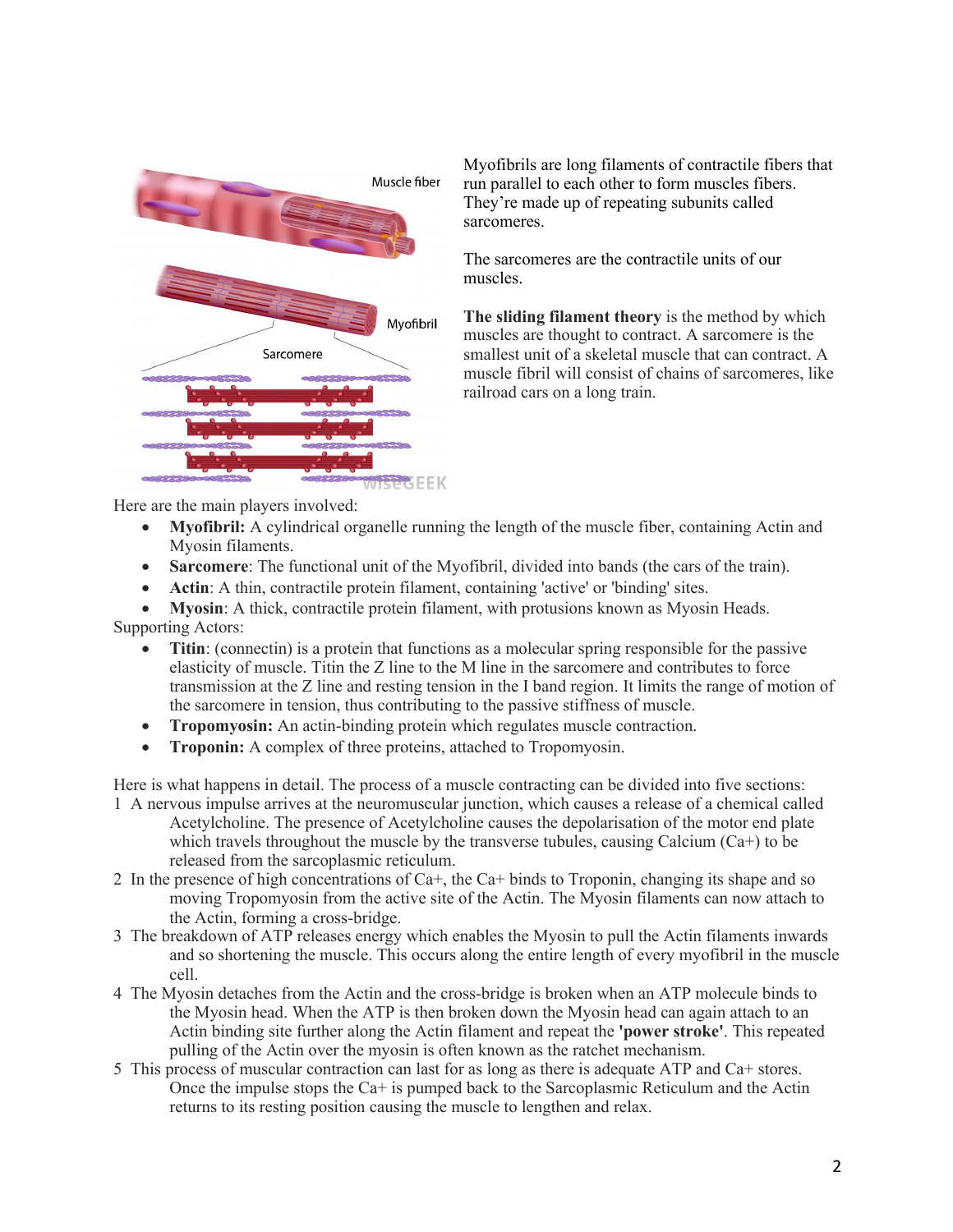This process is also called ratcheting. A single power stroke results in only a shortening of approximately 1% of the entire muscle. To achieve overall shortening of up to 35%, the entire process must be repeated many times. It is thought that whilst half of the cross-bridges are active in pulling the Actin over the Myosin, the other half are looking for their next binding site (like crawling!)

#### **Stretched Muscle**



Looking at the diagram above again, shows a stretched muscle where the I - bands and the H - zone is elongated due to **reduced overlapping of the myosin and actin filaments.** There would be reduced muscle strength because few cross bridges can form between the actin and myosin.

#### **Partially Contracted Muscle**



The diagram above shows a partially contracted muscle where there is more overlapping of the myosin and actin with lots of potential for cross bridges to form. The I - bands and H - zone are shortened.

**Fully Contracted Muscle**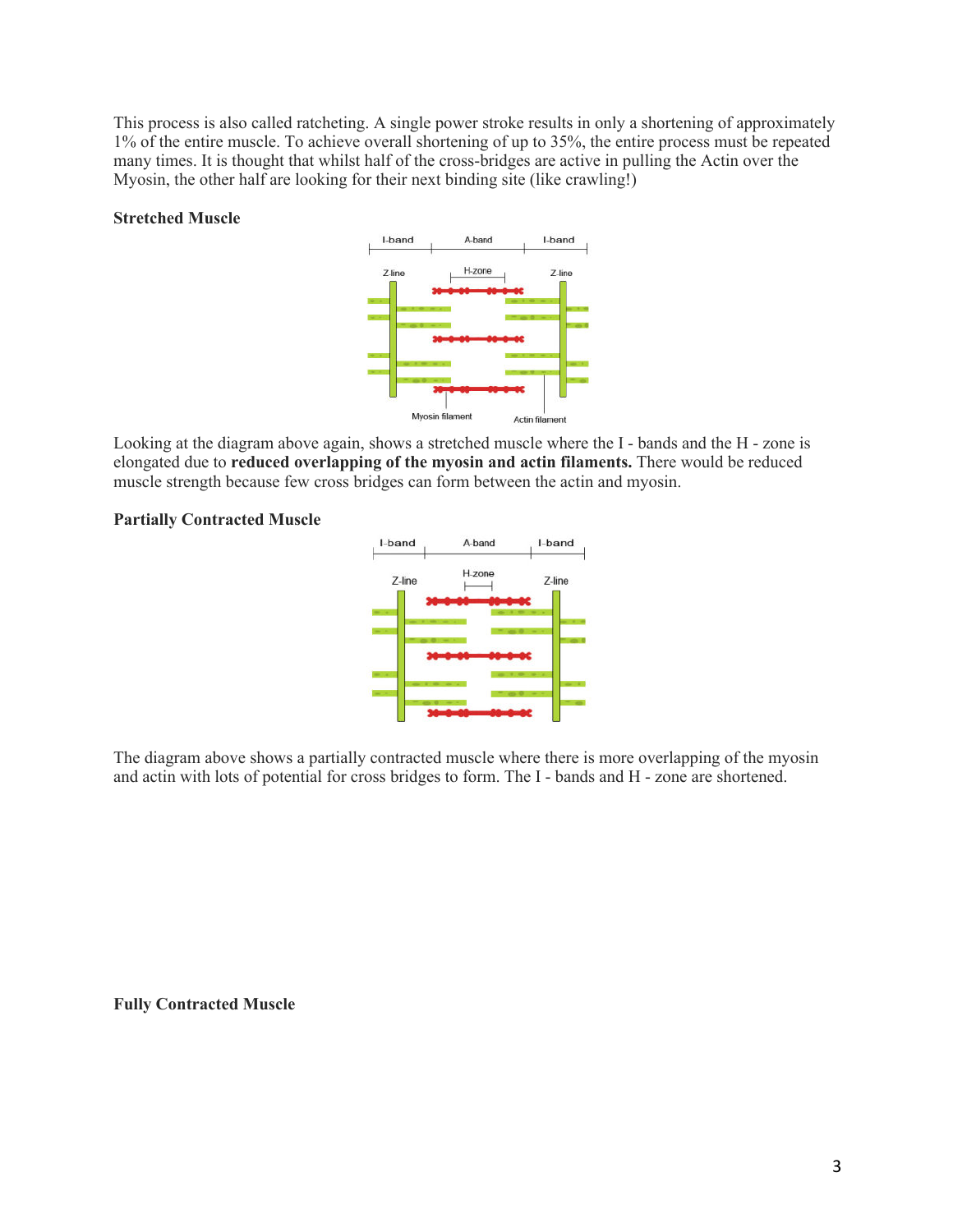

The diagram above shows a fully contracted muscle with lots of overlap between the actin and myosin. Because the thin actin filaments have overlapped there is a reduced potential for cross bridges to form again. Therefore, there will be low force production from the muscle.

# **Types of Muscle Contraction**

## **Isotonic Contractions**

Isotonic contractions are those which cause the muscle to change length as it contracts moving the body. There are two types:



#### **Concentric**

Concentric contractions cause the muscle to shorten as it contracts. An example is bending the elbow from straight to fully flexed, causing a concentric contraction of the Biceps Brachii muscle. Concentric contractions are the most common type of muscle contraction and occur frequently in daily and sporting activities.



## **Eccentric**

Eccentric contractions are the opposite of concentric and occur when the muscle lengthens as it contracts. This occurs when lowering the dumbbell down in a bicep curl. The muscle is still contracting to control the weight as the joint extends, the bicep muscle is lengthening.

Another very common example is the quadriceps muscles at the front of the thigh when landing from a jump. As you land the quadriceps on the top of the thigh strongly contract as they lengthening. This type on contraction puts a lot of strain through the muscle and is commonly involved in muscle injuries. Plyometric training (hopping and bounding) involve a lot of eccentric muscle contractions.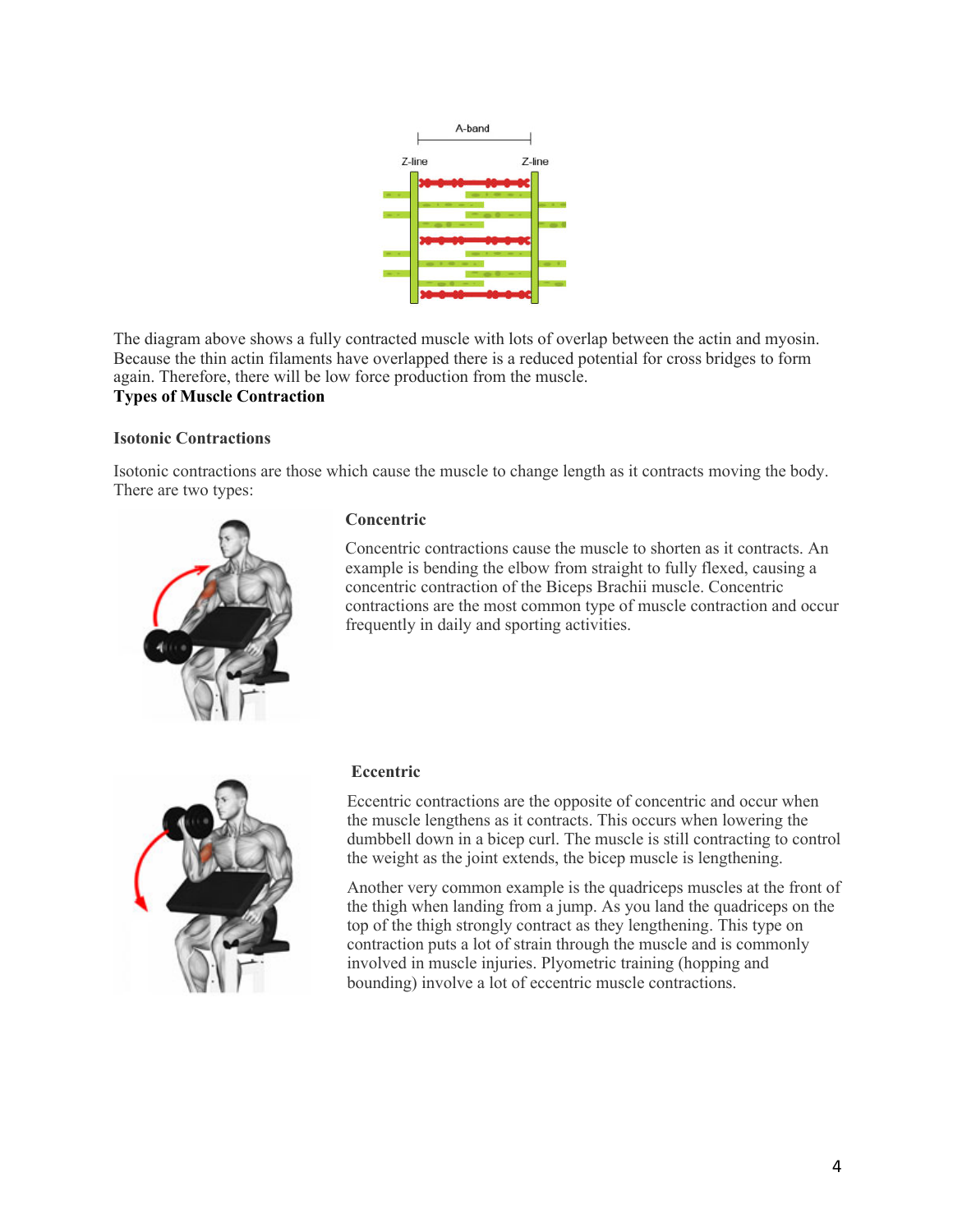## **Isometric Contractions**



Isometric contractions are when there is no change in the length of the working muscles. This occurs when carrying objects and in holding yoga poses. Another example is when you grip something, such as a tennis racket. There is no movement in the joints of the hand, but the muscles are contracting to provide force sufficient enough to keep a steady hold on the racket.

The amount of force a muscle is able to produce during an isometric contraction depends on the length of the muscle at the point of contraction. Each muscle has an optimum length at which maximum isometric force can be produced.

# **Muscle Roles: Agonist, Antagonist, Stabilizer, Fixator**

Muscles work together to produce the myriad bodily movements of which we are capable. Any particular muscle's role will change depending on the movement. Synergy refers to two or more things working together. When a group of muscles work together to optimally perform a given motor task this is known as a *muscle synergy*.

Usually, the muscles directly involved in producing a certain joint movement are called **agonists** and muscles that are indirectly involved are sometimes called **synergists**. These muscles, which contribute to a movement indirectly, could more clearly be called **supporters**. While some muscles work together, in a concentric fashion, to produce a movement, others work in other ways to help cancel out other movements, such as the unwanted movement of another bone that the muscle attaches to, or by opposing the movement that could occur in an undesired plane of motion. The movement produced is the net result of all the different forces produced by the various muscles involved.

Generally, the four roles a muscle can fulfill during movement are as follows:

1. Agonist: the muscle(s) that provides the major force to complete the movement; also called 'prime movers'. In the bicep curl which produces flexion at the elbow, the biceps muscle is the agonist, as seen in the image below. The agonist is not always the muscle that is shortening (contracting concentrically). In a bicep curl the bicep is the agonist on the way up when it contracts concentrically, and on the way down when it contracts eccentrically. This is because it is the prime mover in both cases.

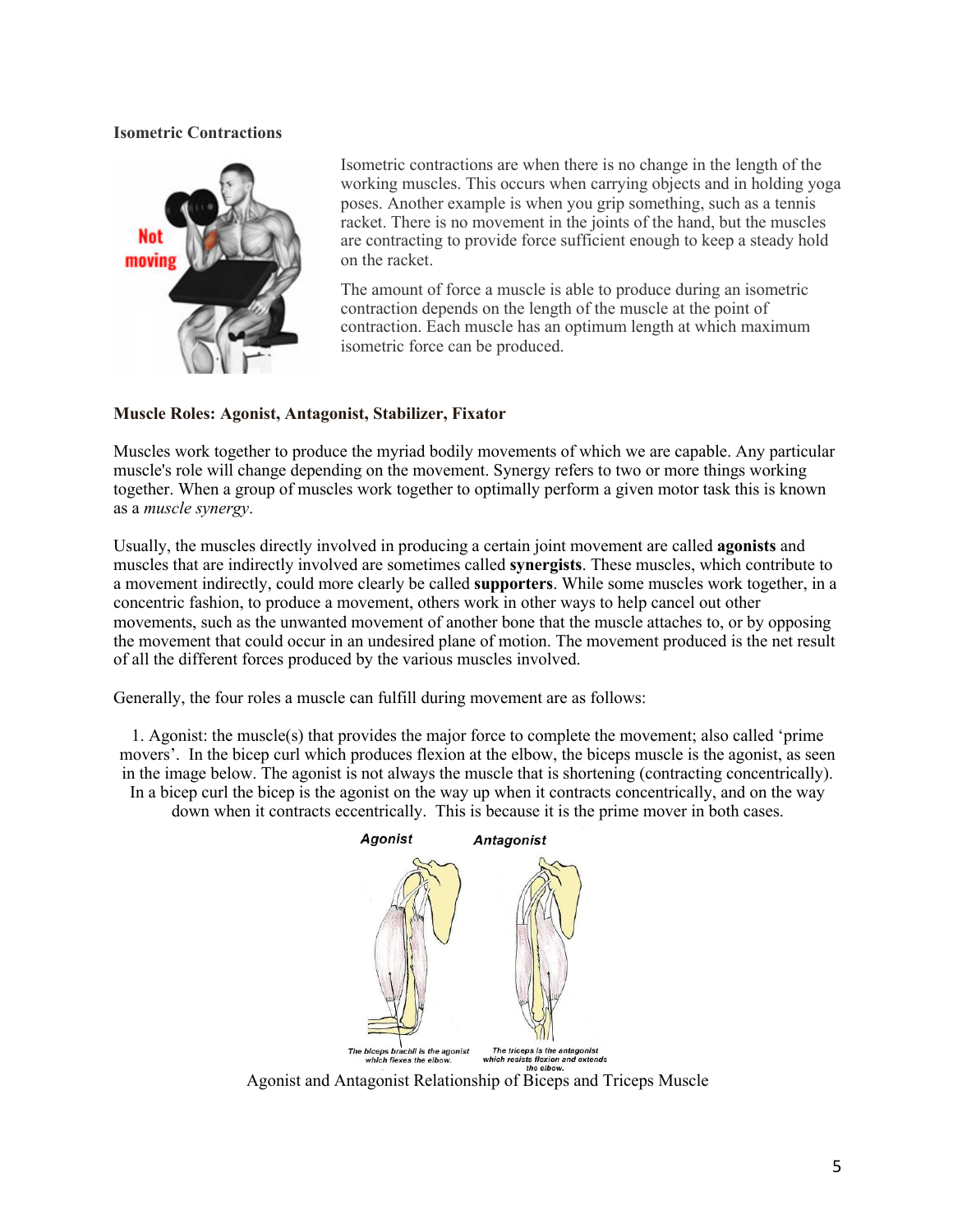2. Antagonist: the muscles that oppose the agonist. During elbow flexion where the bicep is the agonist, the tricep muscle is the antagonist. While the agonist contracts causing the movement to occur, the antagonist typically relaxes so as not to impede the agonist, as seen in the image above. The antagonist doesn't always relax though, another function of antagonist muscles can be to slow down or stop a movement. We would see this if the weight involved in the bicep curl was very heavy, when the weight was being lowered from the top position the antagonist tricep muscle would produce a sufficient amount of tension to help control the movement as the weight lowers.

3. Stabilizer: the muscle(s) that stabilizes a joint around which movement is occurring. This helps the agonist function effectively. They can also help to create the movement. In the bicep curl the synergist muscles are the brachioradialis and brachialis which assist the biceps to create the movement and stabilize the elbow joint.

4. Fixator: the muscle(s) that stabilize the origin of the agonist and the joint that the origin spans (moves over) in order to help the agonist function most effectively. In the bicep curl this would be the rotator cuff muscles, the 'guardians of the shoulder joint'. The majority of fixator muscles are found working around the hip and shoulder joints.

# **Basic Ideas on Muscle Training for Yoga Therapy**

# **Resistance Training**

People usually train their muscles for strength, endurance, size, or a combination of these. There are many systems and schools of thought on how best to train for each. Many people desire a specific outcome from their training but unknowingly train in ways contrary to their goals. We'll focus on muscle strength and endurance.

Muscle composition is hereditary for the most part consisting of different types of fibers called slow twitch—or type 1—and fast twitch—or type 2. Slow twitch fibers are responsible for endurance—the ability to go long on a treadmill or cycle. If you have a predomination of slow twitch fibers, you are better adapted to muscular endurance—you are able to perform long cardio sessions and multiple repetitions of a lighter weight.

Fast twitch come in types A and B. Type A help you to endure a long sprint or carry a heavy object across the room, while type B are recruited for short, explosive moves, such as jumping or heaving a very heavy weight. A person with more fast-twitch fibers is more adept at muscular strength--lifting heavy weights for a few repetitions.

You may be predisposed constitutionally to excel in strength, muscle size (hypertrophy) or endurance, but anyone can train and make headway in gaining their desired result. For our purposes as yoga therapists, we are primarily concerned with the basics of:

- strength (also called resistance) and
- endurance training.

**Muscular strength** is a muscle's capacity to exert force against resistance. Your ability to bench press a barbell weighing 150 lbs. for one repetition is a measure of your muscular strength.

Due to several cultural factors such as implicit misogyny in the fashion industry, women often are afraid to train strength train as they believe their muscles will grow in size and make them appear unattractive, or at the least be unable to fit into tight fitting styles of popular clothing. So exercise classes often include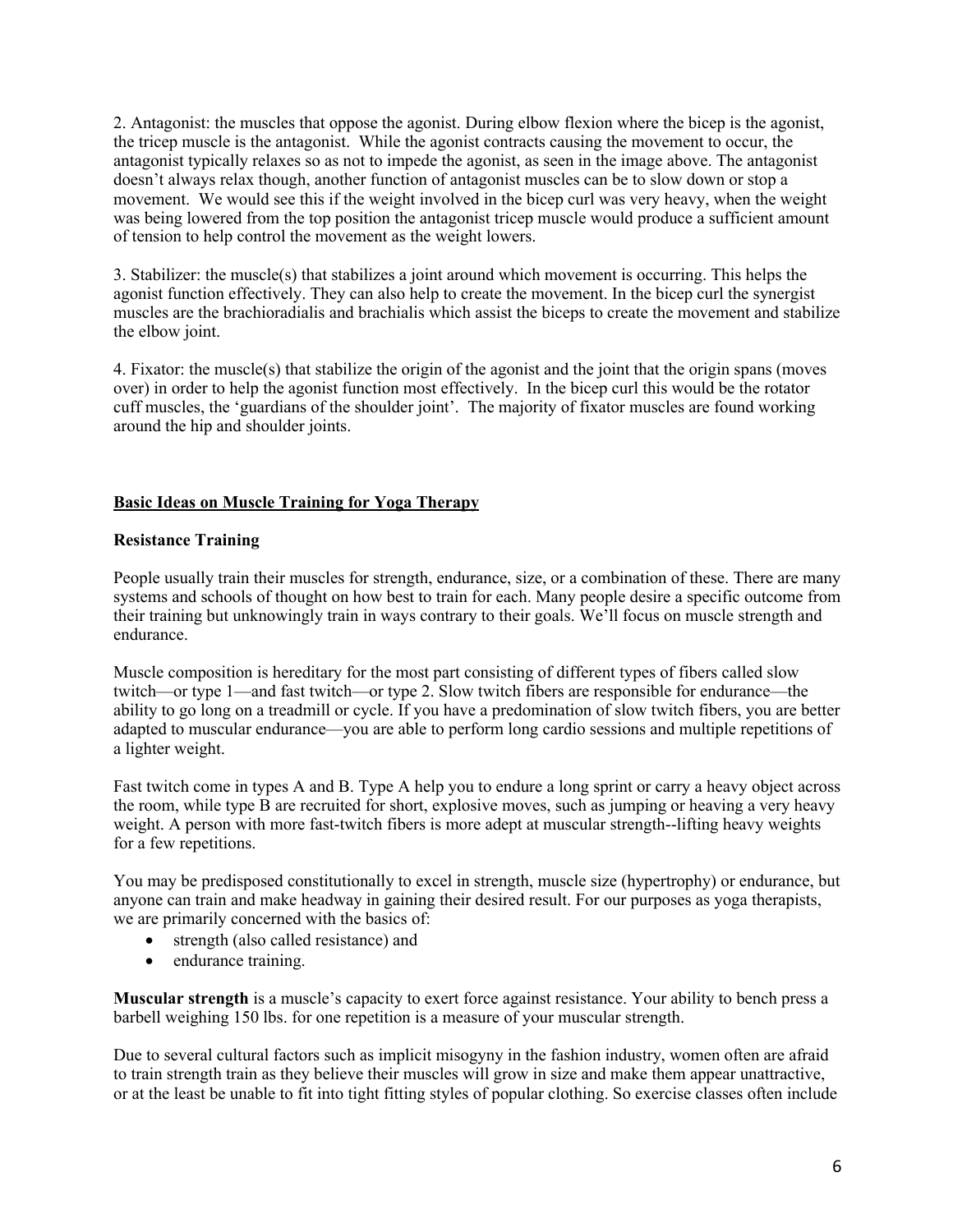training with light weights and multiple repetitions to avoid "bulk." While this does enhance the ability muscles to lift light weights for more and more repetitions, it does not build muscle, not significant improve strength beyond a very limited amount. If muscle tissue is not created, there is nothing to sculpt to look lean and toned. Women, for the most part, do not have the muscle fiber size and type or the testosterone that creates "huge" unfeminine muscles.

Resistance or strength training improves muscle strength by making muscles work against a force or weight. Free weights and weight machines, bands, weighted balls or bells, and body weight provide resistance most commonly. Beginners are advised to train 3-2 times a week, with 48 hours of rest necessary for muscle repair between sessions. It is helpful to vary any program after about 6 or 8 weeks to maintain and improve progress.

# **Creating a Basic Resistance Training Program**

Before doing the strengthening movements, warming up is essential. In gyms you'll often see people start with light aerobic exercise like walking on a treadmill or peddling on a stationary bike for about five minutes. Dynamic stretching involving slow controlled movements through a full range of motion are also important to prepare your muscles and let them know what length you want them to remain! V*inyasa* movements are a terrific warm-up! Also, all the good alignment and breath support principles of yoga transfer perfectly to this kind of training.

# **A typical beginner's strength training program involves:**

- 8 to 10 exercises that work the major muscle groups of the body and are performed two to three times a week.
- beginning with one set of each exercise consisting of 8-12 repetitions (reps), no more than twice a week.
- Once that is in place then gradually increase to two to three sets of each exercise. Once 12 reps of an exercise is no longer a challenge, it is time to progress to greater challenge.

It is often very interesting to note the effects of changing training variables. In both strength and endurance training intensity, frequency and duration are factors. More specifically, changing the number of repetitions, the groups of repetitions called sets. The amount of resistance or weight, and the frequency of training will impact the results. Also allowing for more or less rest between sets, in more advanced training can play a role as well.

To improve, the movements done need to be hard enough. After about 4-6 weeks or consistent training, the neuromuscular system adapts. Exercises need to be a challenge but not so much that alignment and breath support cannot be maintained. This is called the principle of **progressive overload**.

For someone who is out of shape or coming back from an illness or injury most of their initial increase in strength is due to a phenomenon called neural adaptation. This means that the nerves servicing the muscles change their behavior. The nerves fire more frequently (prompting increased muscle contraction) and more motor units are recruited to perform the contraction. The muscle gains strength but remains the same size at first, and it not visibly different. In time, muscle cells respond to continuous resistance training by increasing in size and appearing more toned.

The muscles respond in size and strength as they are forced to adapt, most resistance training experts advise changing up the exercises done in some way every 4-6 weeks. Ways to continue to improve include incremental changes. Here are some common ones:

- Increase the number of repetitions.
- Increase the training time by 10 or 15 minutes.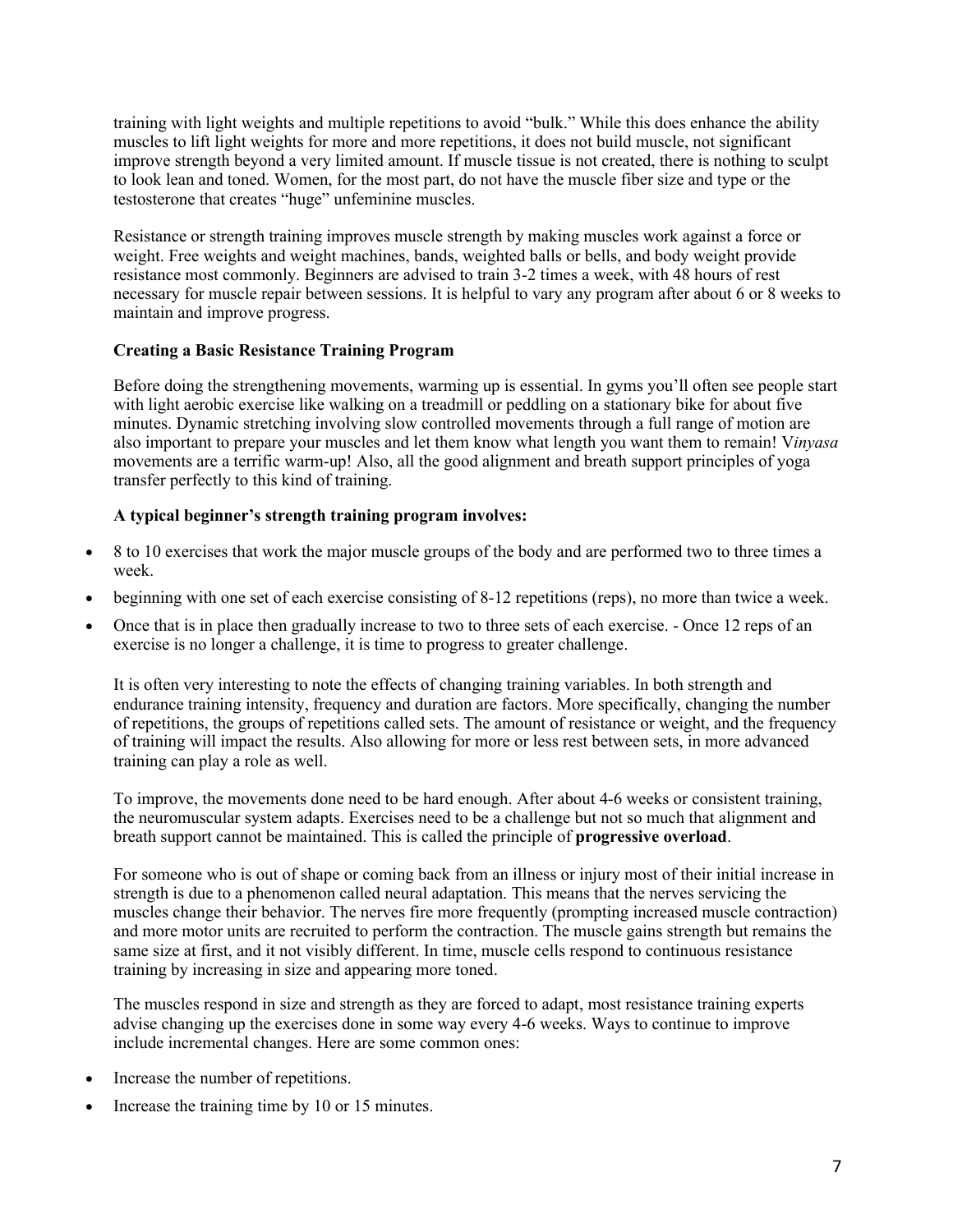- Increase the frequency of training sessions (keeping in mind that each muscle needs at least 48 hours of recovery time.) Split sets can allow more frequent training by splitting body parts focused on over the different days of the week: i.e. upper then lower.
- Increase the weight by about 5 to 10 percent.
- Cross-train with other activities such as swimming or running.

**Muscular endurance** refers to the ability to perform a specific muscular action for a prolonged period of time. For example, your ability to run a marathon is due to muscular endurance.

Muscle endurance resistance training requires lighter weight than what would be used for strength training. The amount of weight can be determined by experimenting the number of repetitions possible. For endurance the person should be able to lift the weight 15-20 before fatiguing. This type or training is helpful when someone is rehabilitating from illness or of course, for endurance events, although strength training can be useful in both cases as well! It is also useful to develop the load bearing of connective tissue.

The principles of resistance training involve manipulation of the number of repetitions (reps), sets, tempo, rest, exercises and force to overload a group of muscles and produce the desired change in strength, endurance, or size. General rules of thumb:

- muscle power  $-1$  to 6 RM per set
- muscle strength/power  $-3$  to 12 RM per set
- muscle strength/size  $-6$  to 20 RM per set
- muscle endurance  $-15$  to 20 or more RM per set.

Specific combinations of reps, sets, exercises, resistance and force will determine the type of muscle development achieved.

#### **Flexibility Training**

For activities that demand both strength and flexibility it is important to train for both things. After resistance training, muscles tend to remain in a decreased range of motion, so it is important to elongate them afterward, so they will retain their length, ease and range of motion. A muscle that can lengthen before it contracts can contract with more force.

As with most method of training, there are various schools of thought on flexibility training. Recent research has shown that dynamic stretching, moving the body through an increased range of motion, is a superior way over static or held stretches to prepare the body for activity. This would be like warming up with Spanda *pawanmuktanasana*. After activity, or at the end of a flow yoga class, or exercise class, it is helpful to perform static stretches. This helps to increase and maintain muscle length, as well as to cleanse the muscle tissue after intense use.

Also, as in classical *yogasana*, flexibility will increase as stretches are done with respect to a full range of motion. This can be worked into gradually during a single training session and as well after sufficient warming up and over time.

Flexibility training is categorized into three types:

• Dynamic –moving the body or a limb through an increased range of motion and in multiple planes of motion using bodyweight. Dynamic stretching is considered an active stretch since the muscle is contracting and relaxing.